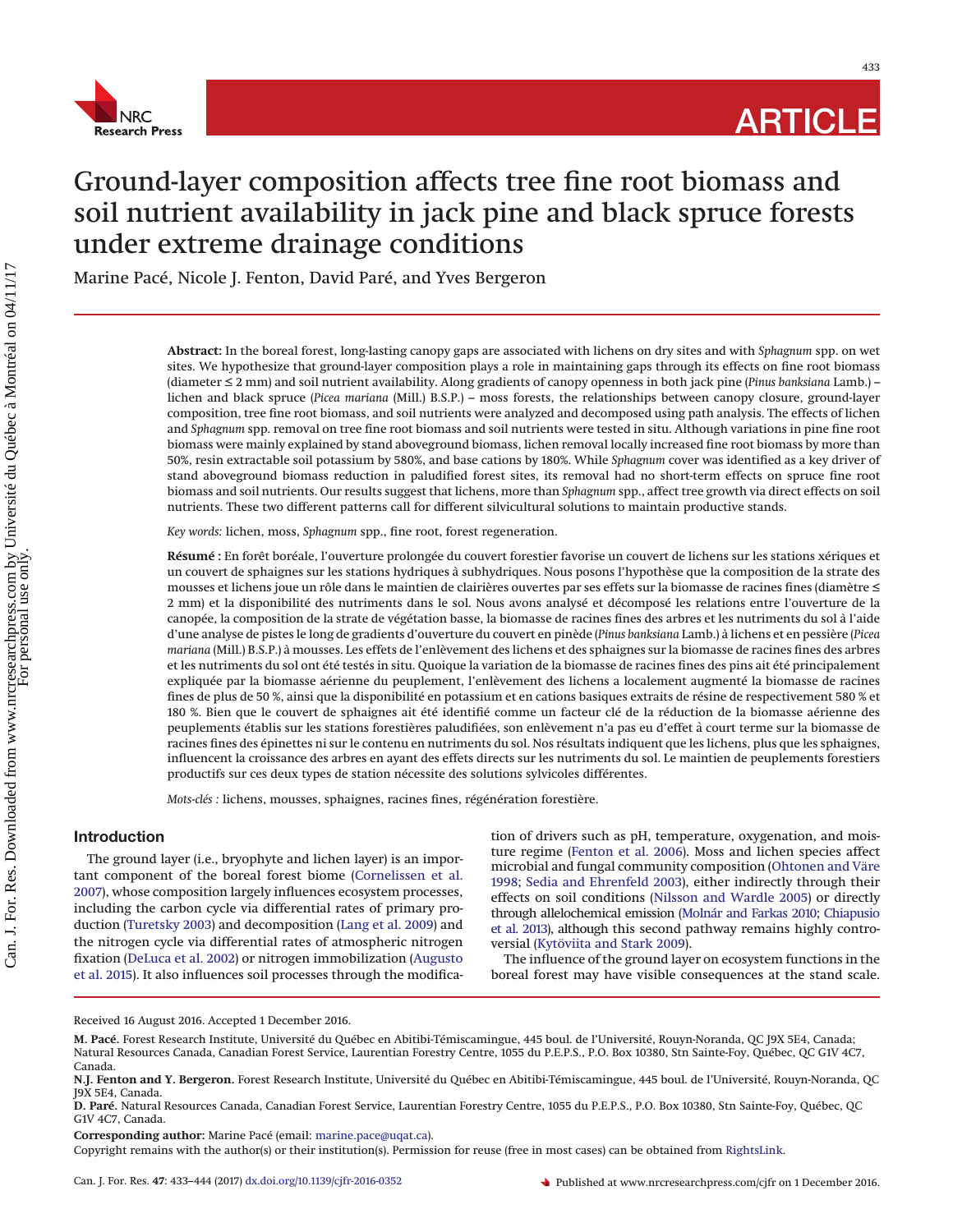Under some conditions, a forest can move from a productive state to an alternative state that is commercially unproductive (i.e., lichen woodland or forested peatland). These conditions of openness are maintained by deficits in tree regeneration and (or) growth. They tend to occur on sites with extreme drainage conditions, i.e., either rapidly drained sites on coarse-grained deposits [\(Jasinski and Payette 2005\)](#page-10-7) or poorly drained sites subject to paludification [\(Simard et al. 2007\)](#page-11-5). In both cases, long-term forest stand opening is associated with a shift in the composition of the ground layer. Feather mosses are replaced by lichens on rapidly drained sites [\(Payette et al. 2000\)](#page-11-6) and by *Sphagnum* spp. mosses on poorly drained sites [\(Bisbee et al. 2001\)](#page-10-8) as the two are favoured by the increase in light availability. Because mosses and lichens have different effects on the physical, chemical, and biological conditions of the forest soil, ground-layer compositional changes may have consequences on tree regeneration and (or) growth. For example, it has been demonstrated that seedling growth is greater in feather mosses than in *Sphagnum* spp. [\(Lafleur et al. 2011\)](#page-10-9) and that some secondary metabolites produced by lichens (e.g., usnic acid) may have allelopathic effects on microorganisms, fungi, and trees [\(Sedia and Ehrenfeld 2003;](#page-11-2) [Molnár and Farkas 2010\)](#page-11-4). As the ground layer may affect tree growth through its effects on roots, we used fine root biomass as an indicator of the impact of the ground layer on tree physiology.

While aboveground forest processes have been relatively well studied, belowground processes remain poorly understood [\(Augusto](#page-10-3) [et al. 2015\)](#page-10-3). Trees adapt to belowground conditions and resource availability by changes in biomass allocation between above- and below-ground organs [\(Brassard et al. 2009;](#page-10-10) [Noguchi et al. 2012\)](#page-11-7), root branching pattern and longevity [\(Persson and Ahlström](#page-11-8) [2002\)](#page-11-8), and mycorrhizae colonization [\(Kalliokoski et al. 2010\)](#page-10-11). Tree fine root biomass constitutes an easily measurable indicator of tree adaptation in contrasted environments. Indeed, fine roots are particularly important for nutrient and water uptake [\(Brassard](#page-10-10) [et al. 2009\)](#page-10-10) as they offer a maximized exchange area [\(Taskinen](#page-11-9) [et al. 2003\)](#page-11-9), in part through their association with symbiotic mycorrhizae [\(Hinsinger et al. 2009\)](#page-10-12). Moreover, fine roots have a relatively short life-span and adapt quickly to changes in soil conditions or water supply [\(Persson and Ahlström 2002\)](#page-11-8).

In this study, we focus on the effects of ground-layer composition on tree fine root biomass, as an indicator of tree physiology adjustment, and on the way that these effects interact with the shading effect of forest cover. This approach is innovative for several reasons: firstly, we consider two types of sites that are very different a priori but that are undergoing similar processes; secondly, we focus on the ground layer, whose role in forest ecosystem processes is poorly appreciated; and finally, we examine fine root biomass, while previous research on long-term canopy opening focused on aboveground tree growth [\(Gower et al. 1996;](#page-10-13) [Fauria](#page-10-14) [et al. 2008\)](#page-10-14). We hypothesize that lichen and *Sphagnum* spp. covers, which are favored by the absence of shading effect from the forest cover, contribute to maintaining stand openness by inhibiting tree fine root development and maintaining a low soil nutrient availability. Based on both observational and experimental approaches, the objectives of this study are (*i*) to determine the relationships between ground-cover composition, tree fine root biomass, canopy closure, and soil nutrient availability in forests that include the two stable states, i.e., open- and closed-crown stands, and (*ii*) to determine the effects of lichen and *Sphagnum* spp. removal on tree fine root biomass and soil nutrient availability, as well as the way that these effects are modified by shade and fertilization in open-crown forests. The first approach allows us to establish general correlation patterns of tree fine root biomass at the stand scale, while the second provides experimental support and a better understanding of the drivers responsible for the correlation patterns that we observe.

## **Material and methods**

### **Study area**

The study area is located in the spruce–moss forest of western Quebec [\(Table 1\)](#page-2-0). Forest composition is dominated by black spruce (*Picea mariana* (Mill.) B.S.P.) with variable abundance of jack pines (*Pinus banksiana* Lamb.), depending on soil conditions. The natural regeneration of these two tree species particularly depends on the occurrence of fires, which constitute the main natural disturbance in the study area [\(Bergeron et al. 2004\)](#page-10-15). Average annual temperature is  $0 \pm 2.9$  °C and average annual precipitation is 909.1 mm (Joutel, Quebec; [Environment Canada 2016\)](#page-10-16). The territory is relatively flat and covered by organic or well-sorted mineral deposits. Two forest types were selected for this study: (*i*) pure jack pine – lichen stands located on fluvioglacial coarse-grained deposits and (*ii*) essentially pure black spruce – moss stands situated on lacustrine clay deposited by the proglacial lake Ojibway [\(Blouin](#page-10-17) [and Berger 2005\)](#page-10-17). Common understory plant species are *Epigaea repens* L., *Kalmia angustifolia* L., *Linnaea borealis* L., and *Vaccinium angustifolium* Ait. in pine–lichen stands and *Chamaedaphne calyculata* (L.) Moench, *Cornus canadensis* L., *Gaultheria hispidula* (L.) Muhl. ex Bigelow, *Rhododendron groenlandicum* (Oeder) Kron & Judd, and *Vaccinium angustifolium* Ait. in spruce–moss stands. *Pleurozium schreberi* (Brid.) Mitt., *Dicranum polysetum* Swartz, *Dicranum undulatum* Schrad. ex Brid., *Polytrichum strictum* Brid., *Sphagnum capillifolium* (Ehrh.) Edw., *Sphagnum angustifolium* (C. Jens. ex Russ.) C. Jens., and *Sphagnum fuscum* (Schimp.) Klinggr. were the most frequent bryophyte species. Terricolous lichens were mainly represented by *Cladonia stellaris* (Opiz) Pouzar & Veˇzda, *Cladonia rangiferina* (L.) F.H. Wigg., and *Cladonia mitis* Sandst.

### **Sampling design**

In 2014, we sampled 25- to 38-year-old stands of each forest type with variable post-fire or post-logging density [\(Table 1\)](#page-2-0). Each forest type was replicated four times using four geographically separate sites (2 to 12 km apart for the pine–lichen stands and 1.5 to 6 km apart for the spruce–moss stands), each containing four to six randomly distributed circular 100 m<sup>2</sup> plots (located at least 200 m apart) with different degrees of forest canopy closure, for a total of 20 plots per forest type. Within each forest type, variations in canopy closure among plots were not related to variations in soil conditions [\(Table 2\)](#page-3-0).

Aboveground characteristics of the plots were sampled in August 2014. In each 100 m2 plot, we surveyed species composition and cover of the ground layer in a central circular  $5 \text{ m}^2$  subplot. Given the moderate speed of moss and lichen growth [\(Turetsky](#page-11-0) [2003;](#page-11-0) [Kytöviita and Crittenden 2007\)](#page-10-18), ground-cover composition was assumed to be relatively constant through the growing season. Canopy closure was measured using photos taken with a fisheye lens from the centre of the subplot. The photos were analyzed in terms of percentage of pixels attributable to trees (including trunk, branches, and foliage) using Adobe Photoshop Elements software (Adobe Systems, San José, California). For six plots per forest type, temperature and air humidity close to the ground layer were recorded from June to September 2014 [\(Table 1\)](#page-2-0) using HOBO® data loggers (HOBO® U23 PRO V2, Onset Data Loggers, Bourne, Massachusetts). All living trees were recorded within the 100 m<sup>2</sup> circular plots surrounding each subplot. Trees measuring less than 1.5 m were classified into three different height classes (less than 0.5 m, between 0.5 and 1 m, and between 1 and 1.5 m). Diameter at breast height (DBH) was recorded on trees > 1.5 m tall. Stand age was estimated based on the time since the last disturbance determined from local archives (Y. Bergeron, personal communication) and was verified for each site by selecting 12 to 18 dominant trees and counting tree rings based on nondestructive cores [\(Table 1\)](#page-2-0). Aboveground tree biomass was calculated from DBH using species-specific biomass equations [\(Ung et al. 2008\)](#page-11-10).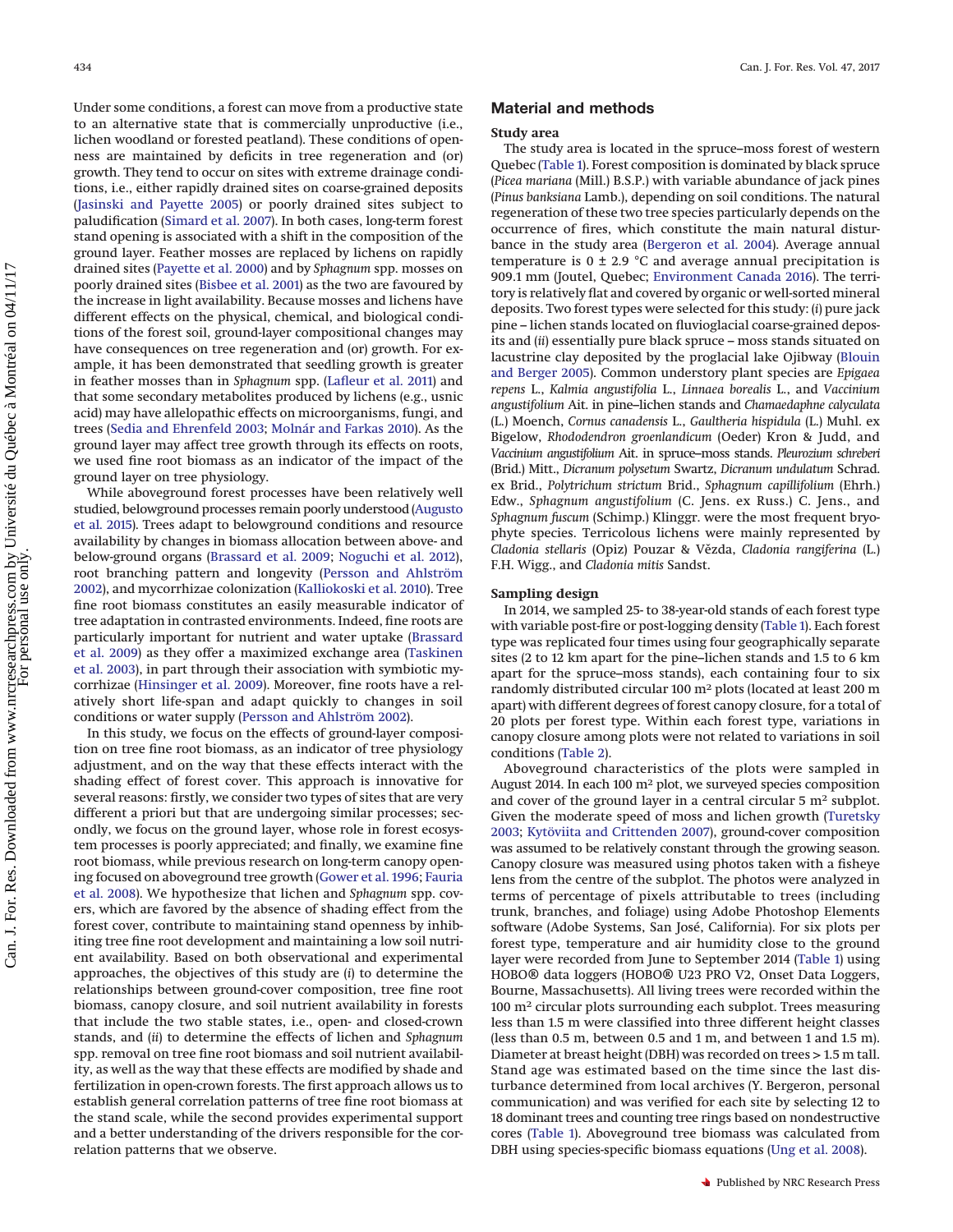| Table 1. Characteristics of the two sampled areas and experimental sites (mean and range). |  |  |
|--------------------------------------------------------------------------------------------|--|--|
|--------------------------------------------------------------------------------------------|--|--|

<span id="page-2-0"></span>

| Forest type                                                        | Pine-lichen           | Spruce–moss                  |
|--------------------------------------------------------------------|-----------------------|------------------------------|
| Sampled areas (20 plots nested in four sites for each forest type) |                       |                              |
| Longitude                                                          |                       |                              |
| Northern limit                                                     | $49^{\circ}25'$ N     | $49^{\circ}45'$ N            |
| Southern limit                                                     | $49^{\circ}19'$ N     | $49^{\circ}42'$ N            |
| Latitude                                                           |                       |                              |
| Western limit                                                      | 79°15'W               | 79°18′W                      |
| Eastern limit                                                      | 79°11′W               | 79°16′W                      |
| Drainage                                                           | Rapid                 | Poor                         |
| Area covered by the study                                          | 2400 ha               | 1200 ha                      |
| Dominant tree species                                              | Pinus banksiana Lamb. | Picea mariana (Mill.) B.S.P. |
| Percentage of dominant species' stems (%)                          | 97 (77-100)           | 99 (92-100)                  |
| Last disturbance type                                              | Clearcut              | Fire                         |
| Year of the last disturbance                                       | 1980 and 1989         | 1976                         |
| Regeneration                                                       | Sowing or plantation  | Natural                      |
| Dominant tree age estimated from tree rings (years)                | $26.8(17-37)$         | $22.3(18-35)$                |
| Stand density (trees-ha-1, all sizes)                              | 3310 (1200-5500)      | 8800 (1600-17000)            |
| Stand above<br>ground biomass (t-ha <sup>-1)a</sup>                | 66.0 (27.2-104.0)     | $15.4(1.2 - 45.9)$           |
| Stand canopy closure (%)                                           | $61.0 (37.0 - 72.7)$  | $51.5(11.0 - 86.2)$          |
| Microenvironmental conditions of the understory                    |                       |                              |
| from June to September 2014                                        |                       |                              |
| Temperature (°C)                                                   | $16.1(-3.2-44.5)$     | $16.0$ (-3.2-43.6)           |
| Air humidity (%)                                                   | 87.1 (12.1-100)       | 86.8 (12.3-100.0)            |
| Ericaceae aboveground biomass (t-ha-1)                             | $1.65(0.56 - 3.55)$   | $2.75(0.44 - 6.72)$          |
| Ground cover composition (%)                                       |                       |                              |
| Feather mosses                                                     | $45(1-90)$            | $45(10-90)$                  |
| Lichens                                                            | $45(1-90)$            | $15(0-25)$                   |
| Sphagnum spp.                                                      |                       | $40(0-90)$                   |
| Ground living biomass $(t \cdot ha^{-1})^b$                        | $11.0(4.4-18.1)$      | $8.1(0.5-28.4)$              |
| Tree fine root biomass (kg·ha <sup>-1</sup> )                      | 1380 (660–2060)       | 2810 (310-4440)              |
| <b>Experimental sites</b>                                          |                       |                              |
| Longitude                                                          | $49^\circ 23'$ N      | $49^{\circ}$ 43'N            |
| Latitude                                                           | $79^\circ 14'W$       | 79° 17′W                     |
| Drainage                                                           | Rapid                 | Poor                         |
| Area of the experimental site                                      | 2 <sub>ha</sub>       | 4 ha                         |
| Dominant tree species                                              | Pinus banksiana Lamb. | Picea mariana (Mill.) B.S.P. |
| Percentage of dominant species' stems                              | 99%                   | 92%                          |
| Last disturbance type                                              | Clearcut              | Fire                         |
| Year of the last disturbance                                       | 1980                  | 1976                         |
| Regeneration                                                       | Plantation            | Natural                      |
| Dominant tree age estimated from tree rings (years)                | $26(24-28)$           | $27(23 - 30)$                |
| Stand density (trees ha <sup>-1</sup> , all sizes)                 | 2570                  | 17000                        |
| Stand aboveground biomass $(t \cdot ha^{-1})^a$                    | 69.0                  | 45.9                         |
| Stand canopy closure (%, one measure per plot)                     | $60.2(53.4 - 66.0)$   | $80.54(78.6 - 82.0)$         |
| Microenvironmental conditions of the understory                    |                       |                              |
| from June to September 2014                                        |                       |                              |
| Temperature (°C)                                                   | $16.3(-1.0-40.6)$     | $14.3(-1.0-45.4)$            |
| Air humidity (%)                                                   | 83.3 (11.0-100)       | 96.9 (34.4-100.0)            |
| Initial tree fine root biomass (kg·ha-1)                           | 1070 (520–2110)       | 1010 (300-2760)              |
|                                                                    |                       |                              |

*a*Stand aboveground biomass was estimated from the sum of individual-tree biomasses. Individual-tree biomasses were estimated based on species-specific biomass equations developed for tree species of Canada [\(Ung et al. 2008\)](#page-11-10). Model calibration is based on trees ranging from 1.6 to 38.4 cm in diameter at breast height (DBH) for black spruce and from 2.5 to 48.9 cm in DBH for pine.

*b*Ground living biomass corresponds to the living biomass of the moss and (or) lichen layer. The whole cryptogam part that did not present leaf and (or) stem blackening or traces of decomposition was considered as living. In the case of *Sphagnum* spp., which can accumulate a thick layer of undecomposed fibric material, the white parts (unpigmented stems) that were more than 30 cm deep were not considered.

Because tree fine roots are mainly located in the top 20 cm of soil [\(Kalliokoski et al. 2010\)](#page-10-11), especially in jack pine and black spruce stands [\(Noguchi et al. 2012\)](#page-11-7), tree fine root abundance was estimated by extracting three cores randomly located within the central circular 5 m2 subplots of each plot. These cores, which were 5 cm in diameter and 20 cm deep from the bottom base of the living ground layer, were extracted using an auger in the beginning of September 2014. This date corresponds to the early end of the growing season, i.e., shortly before the seasonal peak of fine root decomposition [\(Brassard et al. 2009\)](#page-10-10). We assumed that all of the roots that we found in the cores at this date had been

produced under the influence of the ground layer sampled in August 2014. Soil cores were transported to the laboratory in a cooler and kept frozen at –20 °C until analysis. Each core was examined to discriminate tree roots from roots of other species (mainly Ericaceae) and to separate fine roots (≤2 mm diameter) from the larger roots (>2 mm diameter) that were not considered in this study. We harvested one to three root samples of the most common species from the study sites, i.e., jack pine, black spruce, *Kalmia* spp., *Vaccinium* spp., and *Rhododendron* spp., and used them to develop recognition criteria based on morphological characteristics. Humidified pine fine roots were beige to slightly reddish,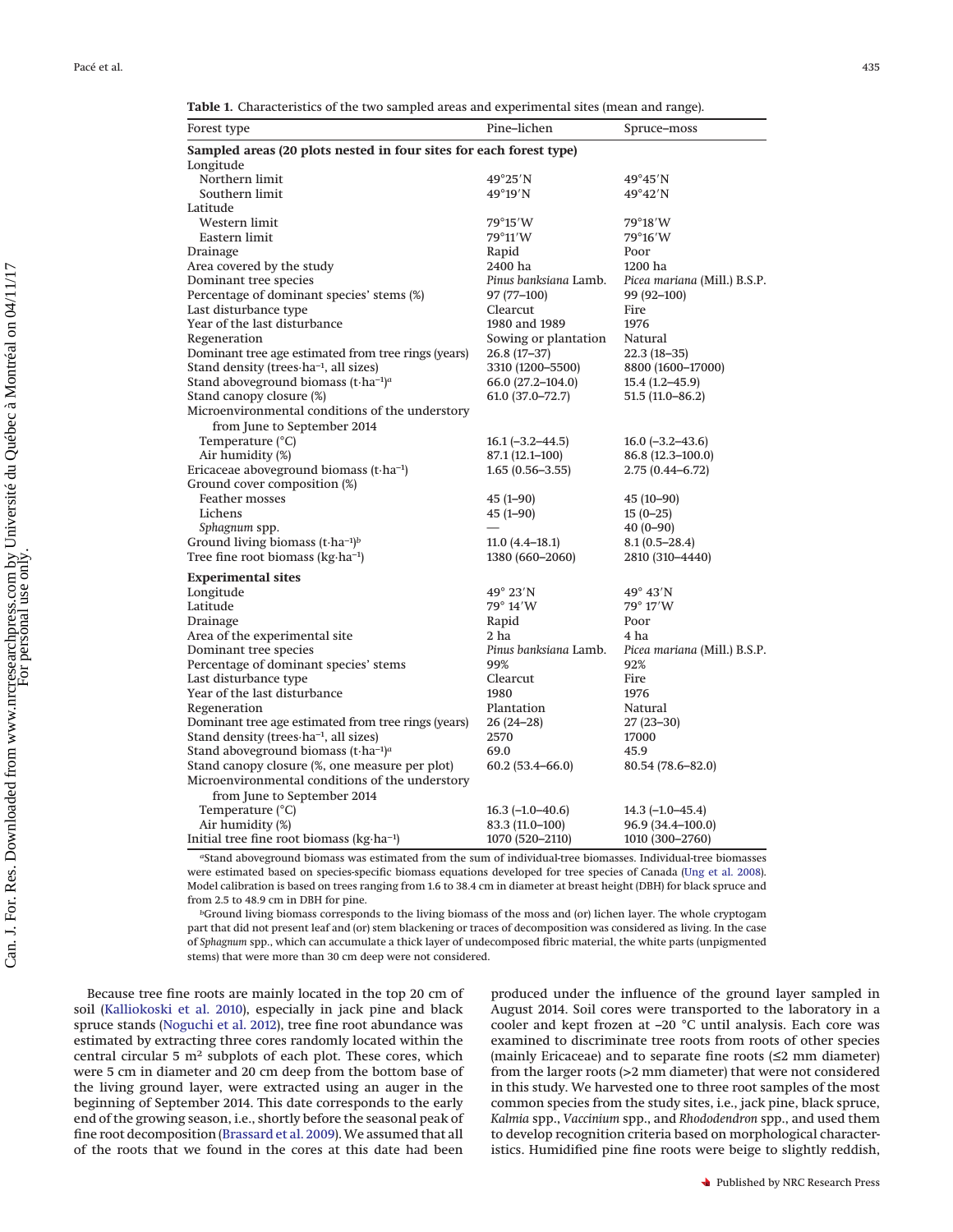<span id="page-3-0"></span>

| Soil characteristics                              | Mean $(\pm SE)$        | $r^a$ |
|---------------------------------------------------|------------------------|-------|
| Pine-lichen stands                                |                        |       |
| Mineral soil texture (20 cm deep)                 |                        |       |
| Proportion of sand (%)                            | 87(±5)                 | 0.37  |
| Proportion of silt (%)                            | 8(±6)                  | 0.24  |
| Proportion of clay (%)                            | 5(±2)                  | 0.36  |
| Organic layer depth (m)                           | $0.12$ (±0.03)         | 0.14  |
| Mineral soil                                      |                        |       |
| Dissolved inorganic nitrogen $(mg \cdot kg^{-1})$ | $0.86 (\pm 0.20)$      | 0.17  |
| Phosphorus $(mg \cdot kg^{-1})$                   | $0.67 (\pm 0.29)$      | 0.20  |
| Spruce-moss stands                                |                        |       |
| Organic layer depth (m)                           | $0.72$ (±0.30)         | 0.10  |
| Water table depth (m)                             | $0.21 (\pm 0.06)$      | 0.00  |
| Deep organic matter (1 m deep)                    |                        |       |
| Dissolved inorganic nitrogen $(mg \cdot kg^{-1})$ | $11.66 \, (\pm 16.23)$ | 0.00  |
| Phosphorus $(mg \cdot kg^{-1})$                   | $1.90$ ( $\pm$ 1.91)   | 0.20  |

*a*No relationships were significant (*p* value > 0.1).

and their root tips mostly presented a characteristic "Y" shape when mycorrhized. Spruce roots were reddish brown, darker in colour than pine. Ericaceae roots tended to be darker, thinner, and less curved than those of the two tree species. Tree fine roots were rinsed with water, sorted (alive vs. dead) following the criteria established [\(Brassard et al. 2011\)](#page-10-19), dried at 65 °C, and weighed. Fine root biomass was expressed in kilograms per unit area (kg·ha−1).

Soil content in dissolved inorganic nitrogen (DIN) was measured in each 5  $m<sup>2</sup>$  subplot. The organic layer (O or FH) was sampled in both forest types. In spruce–moss stands, the organic layer was separated into surface and deep (1 m deep) layers. Mineral soil was sampled only in the pine–lichen stands (top 20 cm). Mineral samples were air-dried and sieved at 2 mm. Organic samples were first sieved at 6 mm to remove large roots and debris, dried at 60 °C, and then ground and sieved at 2 mm.  $NH_4$ -N and  $NO_3$ -N were extracted with a 2 mol $L^{-1}$  KCl solution and analyzed by spectrophotometry (QuikChem R8500 Series 2, Lachat Instruments, Milwaukee, Wisconsin).

#### **Experimental design**

One site per forest type, including a pine–lichen stand and a spruce–*Sphagnum* spp. stand, was selected in each study area for the experiment [\(Table 1\)](#page-2-0). For each forest type, 38 1 m<sup>2</sup> circular plots were randomly distributed within the 2 to 4 ha sites so that they contained a homogeneous cover of lichen or *Sphagnum* spp. The aboveground portion of the ericaceous plants was clipped off at the soil surface. Ericaceae roots were not removed to avoid ground-cover disturbance. Initial tree fine root biomass (expressed in kg·ha−1) was estimated by extracting two cores (5 cm diameter and 20 cm deep from the bottom base of the living ground layer) per plot at the beginning of the experiment (June 2014) using an auger. Lichens or *Sphagnum* spp. were then removed on 19 plots, while the other 19 plots were used as controls. Among the 19 plots of each modality, seven were covered with a 50% shade cloth (perforated net positioned 20 cm above the ground surface and covering the whole  $1 \text{ m}^2$  plot) and five were fertilized with 5 g of controlled-release fertilizer (20% nitrogen, 7% phosphorus, and 10% potassium; Plant-Prod Smartcote®, Master Plant-Prod Inc., Brampton, Ontario). Because trees can produce fine roots within a radius of 5 m around the trunk [\(Taskinen et al. 2003\)](#page-11-9), all trees located within a radius of 5 m around the  $1 \text{ m}^2$  plots were counted and their DBH were measured. Two other cores per plot were extracted at the end of the experiment (September 2014) to estimate final tree fine root biomass per unit area. June and September cores were stored and analyzed as previously described. For each plot, soil nutrient availability was measured for the duration of the experiment using ion-exchange resins buried 10 cm deep in the soil from June to September 2014. Ion-exchange resin bags (see [McCavour et al. 2014\)](#page-10-20) were made using 20 g of mixed-bed ionexchange resin (J.T. Baker®, Avantor Performance Materials, Central Valley, Pennsylvania) contained in beige nylon bags (made of standard stockings) and regenerated with 1 mol·L<sup>-1</sup> HCl. Resins were delicately removed from the soil, kept separately in sealed plastic bags, transported to the laboratory in a cooler, and stored at 4 °C until analysis. NO<sub>3</sub>-N and NH<sub>4</sub>-N were extracted using a 2 mol $\cdot$ L<sup>-1</sup> KCl solution and analyzed by spectrophotometry (QuickChem R8500 Series 2, Lachat Instruments) to estimate soil DIN. Phosphorus, potassium, magnesium, calcium, and sodium were extracted using a 2 mol·L–1 HCl solution and analyzed by inductively coupled plasma (ICP) using an optical emission spectrometer (OES) (Optima 7300 DV, Perkin Elmer, Waltham, Massachusetts). Soil base cations were estimated by summing the concentrations of the major base cations contained in the resins (K, Ca, Mg, and Na).

## **Statistical analyses**

We considered each forest type separately for statistical analyses. We first used a correlation analysis to examine the relationships between ground-cover composition (lichen–*Sphagnum* spp. cover, %), tree fine root biomass (kg·ha−1), canopy closure (%), tree aboveground biomass (tonnes (t)·ha−1) and DIN (mg·kg−1). A path analysis was then used to discriminate partial correlations between stand aboveground biomass, canopy closure, lichen–*Sphagnum* spp. cover, and tree fine root biomass [\(Shipley 2002\)](#page-11-11). The use of four variables in the path analysis allowed us to respect the recommendation advising a limit of eight free parameters for 20 observations for an acceptable performance of the general least squares  $\chi^2$  statistic [\(Shipley 2002\)](#page-11-11). Path coefficients between these variables made possible the discrimination of direct, nondirect, and noncausal correlations. Because our sample was small and may slightly deviate from normality, we used a Yuan–Bentler scaled test statistic [\(Bentler and Yuan 1999\)](#page-10-21) for the directionalseparation (d-sep) test [\(Shipley 2002\)](#page-11-11) to determine the likelihood that an a priori structure was correct. Kurtoses were verified for the different variables used in the path analyses [\(Shipley 2002\)](#page-11-11).

The relationships between initial tree fine root biomass and stand aboveground biomass in the two experimental sites were first tested to verify if this parameter should be included in the models. The effects of ground-cover removal (lichen or *Sphagnum* spp., according to the forest type) and secondary treatments (shade and fertilization) were then tested on final tree fine root biomass (kg·ha−1) and soil nutrient availability (measured from the ionexchange resins). Linear models were used to decompose the effects of the second factor (secondary treatments), i.e., to analyze the effects of fertilization vs. control in a first phase and shade vs. control in a second phase. When necessary, the dependent variables of the linear models were transformed to respect normality (log-transformations). When errors were heteroscedastic for one factor (especially for the secondary treatments because variance was higher in fertilized plots than in control and shaded plots), degrees of freedom were sacrificed to estimate the variance associated with each level of factor. All analyses were performed on R-3 software [\(R Core Team 2014\)](#page-11-12).

## **Results**

**Relationships between stand aboveground biomass, canopy closure, ground-cover composition, tree fine root biomass, and soil nutrient availability in the sampled area**

#### *Pine–lichen stands*

In the pine–lichen stands, variation in stand aboveground biomass was partly related to stand age [\(Fig. 1](#page-4-0)*a*). Feather mosses and lichens varied with canopy closure as expected, with greater lichen cover under open canopies [\(Fig. 1](#page-4-0)*a*; [Table 3\)](#page-4-1). Pine fine root biomass, which was 1380 kg·ha−1 on average (range: 660 to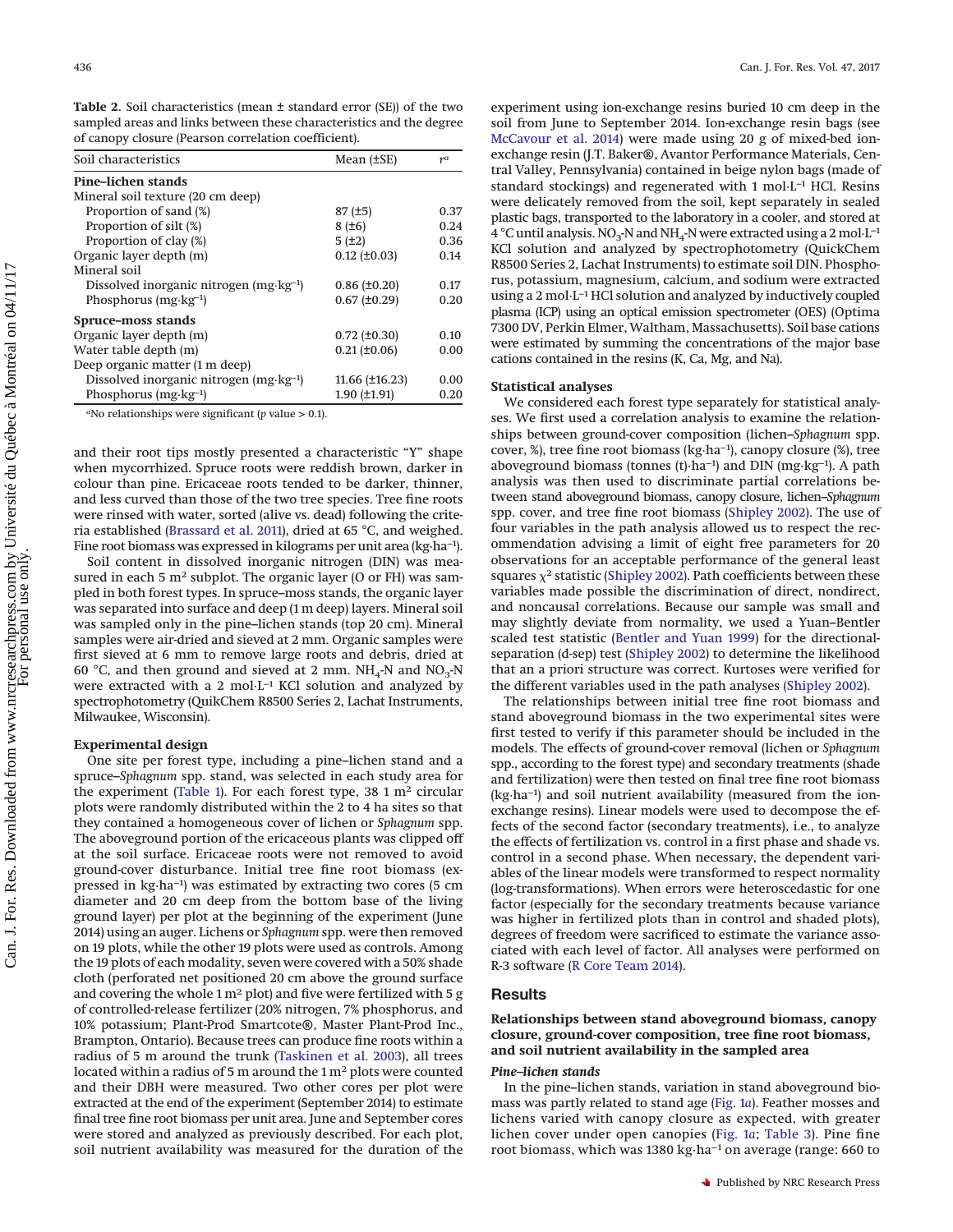<span id="page-4-0"></span>**Fig. 1.** Scores of the 20 plots along axes 1 and 2 of the principal component analysis (PCA) based on six target variables: (*a*) pine–lichen stands; (*b*) spruce–moss stands. Each plot (20 per forest type) is represented by the letter of the matching site (A, B, C, or D); see figure legend for stand age of sites. For each variable, the direction of variation is indicated by an arrow.



<span id="page-4-1"></span>**Table 3.** Pearson correlation coefficients between canopy closure, lichen–*Sphagnum* spp. cover, fine root biomass, stand aboveground biomass, and dissolved inorganic nitrogen (DIN) for the two forest types.

|                           | Lichen-Sphagnum | Fine root | Stand<br>aboveground |            |  |
|---------------------------|-----------------|-----------|----------------------|------------|--|
|                           | spp. cover      | biomass   | biomass              | <b>DIN</b> |  |
| Pine-lichen stands        |                 |           |                      |            |  |
| Canopy closure            | $-0.66*$        | 0.47      | 0.55                 | 0.49       |  |
| Lichen cover              |                 | $-0.33$   | $-0.56$              | $-0.40$    |  |
| Fine root biomass         |                 |           | $0.69*$              | 0.15       |  |
| Stand aboveground biomass |                 |           |                      | 0.01       |  |
| Spruce-moss stands        |                 |           |                      |            |  |
| Canopy closure            | $-0.68*$        | 0.39      | $0.62*$              | 0.00       |  |
| Sphagnum spp. cover       |                 | $-0.63*$  | $-0.70**$            | 0.32       |  |
| Fine root biomass         |                 |           | 0.32                 | $-0.04$    |  |
| Stand aboveground biomass |                 |           |                      | 0.32       |  |

**Note:** Significant relationships (after Bonferroni correction) are given in bold. \*, *p* value < 0.005;

\*\*, *p* value < 0.001.

2060 kg·ha−1, respectively), was positively associated with stand aboveground biomass and poorly related to lichen cover [\(Fig. 1](#page-4-0)*a*; [Table 3\)](#page-4-1). Interestingly, pine roots tended to be thinner under lichen than under feather moss (personal observation). Lichen cover tended to be slightly associated with low soil DIN, although the trend was not significant ( $R = -0.40$ ,  $p = 0.0808$ ). The structure determined by path analysis for the pine–lichen stands [\(Fig. 2](#page-5-0)*a*) was not rejected by d-sep analysis ( $\chi$  = 2.89, df = 2, *p* value = 0.23), showing that the data were consistent with the proposed causal structure [\(Shipley 2002\)](#page-11-11). It indicated that the direct effect of stand aboveground biomass on fine root biomass in the study area was much more important than its indirect effect via canopy closure and lichen cover and that the slight correlation between lichens and fine root biomass fell more under a noncausal relationship between the two rather than under a direct effect [\(Fig. 2](#page-5-0)*a*; [Table 4\)](#page-5-1).

## *Spruce–moss stands*

The proportion of *Sphagnum* spp. in the ground layer significantly decreased with the degree of canopy closure in spruce– moss stands [\(Fig. 1](#page-4-0)*b*; [Table 3\)](#page-4-1). Tree fine root biomass was higher in spruce–moss stands than in pine–lichen stands with an average of 2810 kg of spruce fine roots per hectare (range: 310 to 4440 kg·ha−1). Spruce fine root biomass was negatively associated with *Sphagnum* spp. cover and poorly related to stand aboveground biomass [\(Fig. 1](#page-4-0)*b*; [Table 3\)](#page-4-1). Moreover, ground-cover composition was closely related to stand aboveground biomass, which decreased significantly with *Sphagnum* spp. cover [\(Table 3\)](#page-4-1). *Sphagnum* spp. cover was not linked to soil DIN. Considering the close relationship between *Sphagnum* spp. cover and stand aboveground biomass, we proposed two causal structures for the path analysis in spruce–moss stands. The first [\(Fig. 2](#page-5-0)*b*), which is the same as the one proposed for the pine–lichen stands, considers that the *Sphagnum* spp. cover results from the stand aboveground biomass effect on canopy closure. The second considers that *Sphagnum* spp. cover does not depend on canopy closure, but directly influences stand aboveground biomass, which in turn affects canopy closure. Contrary to the first structure determined by path analysis [\(Fig. 2](#page-5-0)*b*) that was rejected by d-sep analysis ( $\chi$  = 11.48,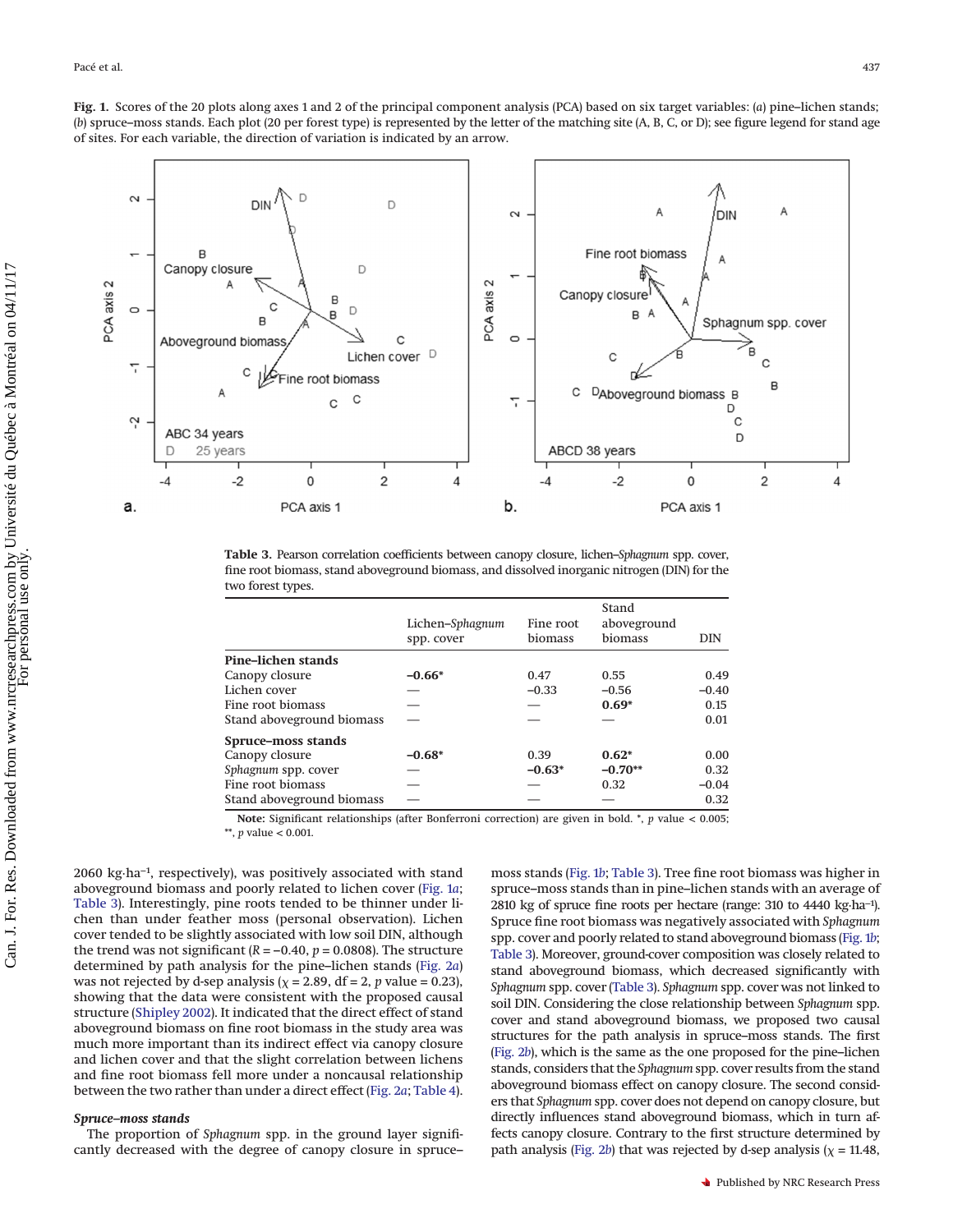<span id="page-5-0"></span>**Fig. 2.** Schematic representation of three different hypothesized causal structures including stand aboveground biomass, canopy closure, ground-cover composition, and tree fine root biomass: (a) pine–lichen stands ( $\chi$  = 2.91, df = 2, p value = 0.23, scaling correction factor for the Yuan–Bentler correction = 0.80); (b) spruce–moss stands, model 1 ( $\chi$  = 11.48, df = 2, *p* value < 0.01, scaling correction factor for the Yuan–Bentler correction =  $0.65$ ); (*c*) spruce–moss stands, model 2 ( $\chi$  = 2.59, df = 1, *p* value = 0.11, scaling correction factor for the Yuan–Bentler correction = 0.87). Significant correlations are indicated in bold (\*\*, *p* value < 0.01; \*\*\*, *p* value < 0.001). As recommended by [Shipley \(2002\)](#page-11-11) for small size samples, possible edges characterized by a significant level lower than 0.2 (†) are also represented as solid lines.



## c.

<span id="page-5-1"></span>**Table 4.** Direct effect, indirect effect, noncausal variation, and total correlation for path analysis of tree fine root biomass per unit area based on the different hypothesized causal structures.

| Variable                                 | Direct effect (SE)  | Indirect<br>effect | Noncausal<br>variation | Total<br>correlation <sup>a</sup> |
|------------------------------------------|---------------------|--------------------|------------------------|-----------------------------------|
| <b>Pine-lichen forest</b>                |                     |                    |                        |                                   |
| Tree fine root biomass (log-transformed) |                     |                    |                        |                                   |
| Stand aboveground biomass                | $0.736(0.173)$ ***  | $-0.031$           | $\Omega$               | 0.688                             |
| Lichen cover                             | 0.085(0.173)        | $\Omega$           | $-0.267$               | $-0.327$                          |
| Canopy closure                           | 0                   | $-0.056$           | 0.407                  | 0.469                             |
| Spruce–moss forest                       |                     |                    |                        |                                   |
| Tree fine root biomass (model 1)         |                     |                    |                        |                                   |
| Stand aboveground biomass                | $-0.253(0.189)$     | 0.307              | $\Omega$               | 0.319                             |
| Sphagnum spp. moss cover                 | $-0.786(0.189)$ *** | $\Omega$           | 0.099                  | $-0.602$                          |
| Canopy closure                           | 0                   | 0.494              | $-0.157$               | 0.390                             |
| Tree fine root biomass (model 2)         |                     |                    |                        |                                   |
| Stand aboveground biomass                | $-0.226(0.254)$     | $\Omega$           | 0.546                  | 0.319                             |
| Sphagnum spp. moss cover                 | $-0.750(0.253)$ **  | 0.165              | $\theta$               | $-0.633$                          |
| Canopy closure                           | 0                   | $\Omega$           | 0.258                  | 0.390                             |

**Note:** Significant relationships are given in bold. \*\*, *p* value < 0.01; \*\*\*, *p* value < 0.001.

*a*Total value represents the Pearson correlation coefficient (*r*).

 $df = 2$ , *p* value < 0.01), the second structure [\(Fig. 2](#page-5-0)*c*) was plausible considering the data ( $\chi$  = 2.77, df = 2, *p* value = 0.11). Hence, it suggests that the second causal structure that we proposed was a better fit than the first, showing that *Sphagnum* spp. cover was less a conse-

quence of canopy opening than the main factor explaining low stand aboveground biomass in the sampled area. The two path analyses indicate that tree fine root biomass wasmore closely related to *Sphagnum* spp. cover than to stand aboveground biomass [\(Table 4\)](#page-5-1).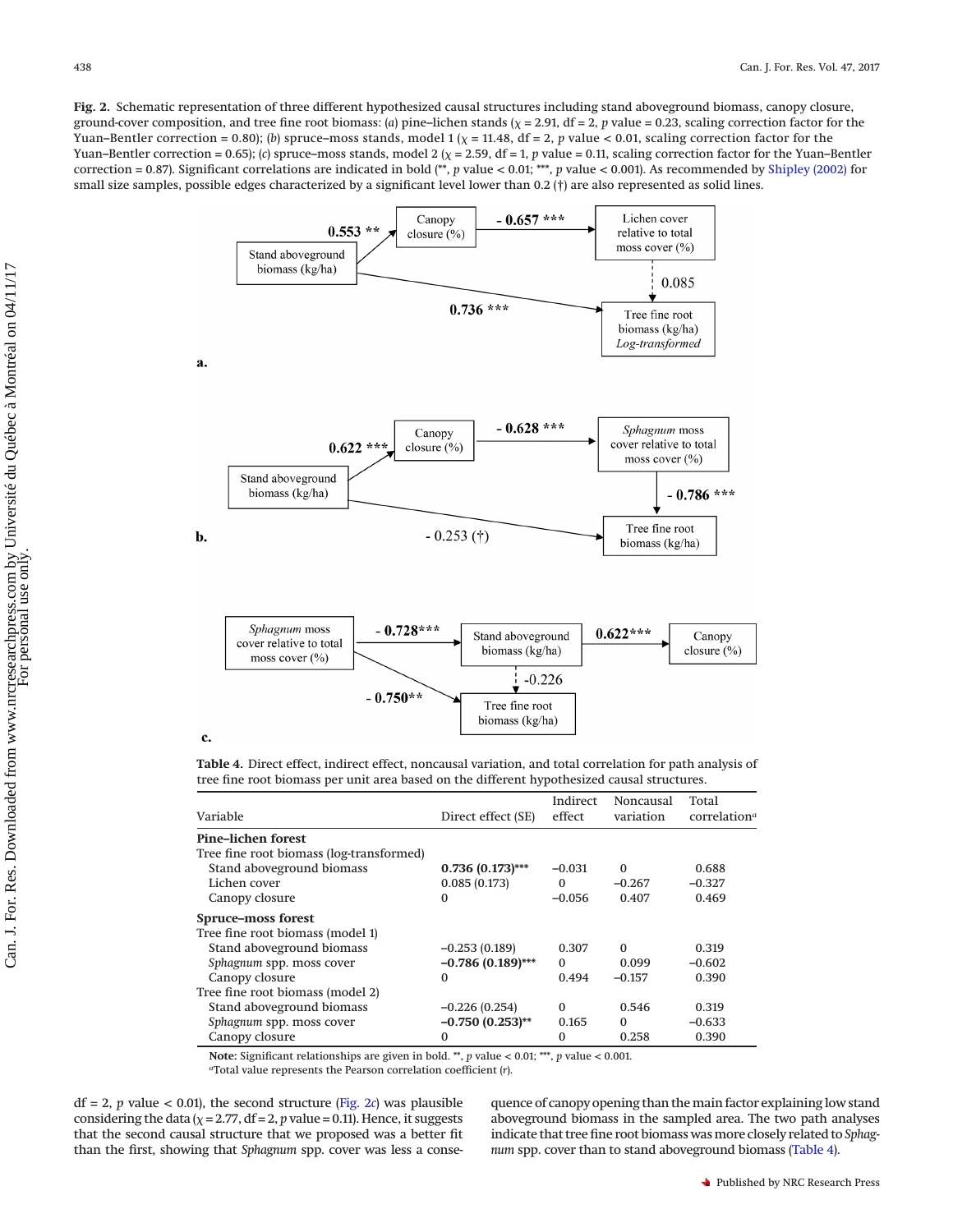<span id="page-6-0"></span>**Table 5.** Treatment effect on tree fine root biomass and soil characteristics for the two forest types.

|                                                      | Pine-lichen |           |       | Spruce–moss |                |       |
|------------------------------------------------------|-------------|-----------|-------|-------------|----------------|-------|
|                                                      | t           | $p$ value | $R^2$ | t           | <i>p</i> value | $R^2$ |
| Final tree fine root biomass ( $kg \cdot ha^{-1}$ )  |             |           |       |             |                |       |
| Lichen-Sphagnum spp. removal (1)                     | 2.05        | 0.0483    | 0.04  | 0.15        | 0.8816         | 0.06  |
| Fertilization (2)                                    | 1.29        | 0.2049    |       | 1.99        | 0.0550         |       |
| Shade (3)                                            | 0.35        | 0.7315    |       | $-0.21$     | 0.8356         |       |
| Interaction $1 \times 2$                             | $-1.53$     | 0.1368    |       |             |                |       |
| Interaction $1 \times 3$                             | $-0.41$     | 0.6829    |       |             |                |       |
| Dissolved Inorganic Nitrogen (mg·kg <sup>-1</sup> )  |             |           |       |             |                |       |
| Lichen-Sphagnum spp. removal (1)                     | 0.12        | 0.9065    | 0.58  | $-0.85$     | 0.4044         | 0.66  |
| Fertilization (2)                                    | 4.47        | 0.0001    |       | 3.57        | 0.0011         |       |
| Shade (3)                                            | $-1.26$     | 0.2165    |       | $-0.77$     | 0.4496         |       |
| Interaction $1 \times 2$                             | $-2.16$     | 0.0383    |       | 2.49        | 0.0183         |       |
| Interaction $1 \times 3$                             | 1.75        | 0.0898    |       | 1.91        | 0.0651         |       |
| Phosphorus $(mg \cdot kg^{-1})$                      |             |           |       |             |                |       |
| Lichen-Sphagnum spp. removal                         | $-1.09$     | 0.2830    | 0.04  | 0.72        | 0.4746         | 0.30  |
| Fertilization                                        | 1.26        | 0.2170    |       | 4.22        | 0.0002         |       |
| Shade                                                | $-0.50$     | 0.6230    |       | 1.32        | 0.1972         |       |
| Potassium (cmol $\cdot$ kg <sup>-1</sup> )           |             |           |       |             |                |       |
| Lichen-Sphagnum spp. removal (1)                     | 2.51        | 0.0178    | 0.26  | $-0.18$     | 0.8560         | 0.19  |
| Fertilization (2)                                    | 2.50        | 0.0180    |       | 2.87        | 0.0071         |       |
| Shade (3)                                            | 1.81        | 0.0803    |       | $-0.32$     | 0.7486         |       |
| Interaction $1 \times 2$                             | $-3.65$     | 0.0010    |       |             |                |       |
| Interaction $1 \times 3$                             | $-3.12$     | 0.0040    |       |             |                |       |
| Sum of major base cations (cmol $\cdot$ kg $^{-1}$ ) |             |           |       |             |                |       |
| Lichen-Sphagnum spp. removal (1)                     | 2.45        | 0.0204    | 0.24  | $-0.34$     | 0.7335         | 0.13  |
| Fertilization (2)                                    | 2.47        | 0.0193    |       | $-0.10$     | 0.9204         |       |
| Shade (3)                                            | 1.07        | 0.2914    |       | $-0.77$     | 0.4498         |       |
| Interaction $1 \times 2$                             | $-3.47$     | 0.0016    |       | 1.41        | 0.1690         |       |
| Interaction $1 \times 3$                             | $-2.29$     | 0.0290    |       | 2.03        | 0.0511         |       |

**Note:** Significant *p* values are given in bold.

## **Effects of ground-cover removal, fertilization, and shade on tree fine root biomass and soil properties**

## *Pine–lichen forest*

Initially, there was on average 1070 kg of pine fine roots per hectare in the pine–lichen plots used for the experimental study [\(Table 1\)](#page-2-0). Initial pine fine root biomass was poorly associated with stand aboveground biomass in the experimental site (Pearson's  $R = 0.14$ , *t*-test statistic = 0.87, *p* value > 0.1); thus, we did not consider this covariable in the ensuing models. Three months after treatment application, lichen removal on the  $1 \text{ m}^2$  plots locally increased pine fine root biomass by more than 50% [\(Table 5\)](#page-6-0), rising from 1099 kg·ha−1 on average for control plots to 1902 kg·ha−1 for plots where ground cover had been removed [\(Fig. 3\)](#page-7-0). Fertilization and shade did not significantly affect pine fine root biomass [\(Fig. 3;](#page-7-0) [Table 5\)](#page-6-0).

Lichen removal had no effect on DIN and phosphorus, but it positively affected potassium and soil base cations (×6.8 and ×2.8, respectively), including magnesium  $(x2.3)$  and sodium  $(x3.6)$ . Phosphorus, potassium, and DIN tended to be higher after fertilization (×3.1, ×8.8, and ×190, respectively; [Fig. 4\)](#page-7-1), although the trend was not significant for phosphorus [\(Table 5\)](#page-6-0). Soil base cations were also significantly increased by fertilization (more than 3× higher in fertilized plots compared with control plots). With the exception of phosphorus, the positive effects of fertilization on nutrient availability and base cations were lower in the case of lichen removal (significant negative effect of the interaction between the two treatments; [Table 5\)](#page-6-0). Shade reduced the positive effects of lichen removal on potassium and base cations, although it did tend to increase the positive effect of lichen removal on DIN (marginal positive effect of the interaction).

## *Spruce–moss forest*

Average initial tree fine root biomass in the plots of the spruce– moss experimental site was 1010 kg of spruce fine roots per hectare [\(Table 1\)](#page-2-0). As for the pine–lichen site, stand aboveground biomass was poorly associated with the initial spruce fine root biomass in the experimental site (Pearson's  $R = 0.12$ , *t*-test statistic = 0.71, *p* value > 0.1) and was not considered in the ensuing models. Spruce fine root biomass was not affected by *Sphagnum* spp. removal and shade after 3 months; however, it was marginally increased by fertilization (+42% on average) [\(Fig. 3;](#page-7-0) [Table 5\)](#page-6-0).

*Sphagnum* spp. removal and shade did not affect any of the measured soil nutrient concentrations [\(Fig. 5;](#page-8-0) [Table 5\)](#page-6-0). However, fertilization strongly affected soil DIN, phosphorus, and potassium availability (×58, ×9.4, and ×3.8, respectively), although it had no effect on base cations. *Sphagnum* spp. removal increased the positive effect of fertilization on soil DIN, but not on phosphorus and potassium.

## **Discussion**

Our results, along with those of previous studies [\(Fenton and](#page-10-22) [Bergeron 2006;](#page-10-22) [Boudreault et al. 2013;](#page-10-23) [Haughian and Burton 2015\)](#page-10-24), indicate that lichens and *Sphagnum* spp. are more abundant under open canopies than closed ones. The correlation and path analyses indicate that the patterns of variations in tree fine root biomass differ between the two forest types, suggesting that these two ground-cover types differ in their influence on soil and tree growth conditions. Because lichens and *Sphagnum* spp. mosses are mainly associated with open canopies, the close relationship between tree aboveground and fine root biomasses observed in the pine–lichen stands makes the assessment of the direct effect of ground-cover composition on fine roots difficult based only on observational data. The experimental manipulation of ground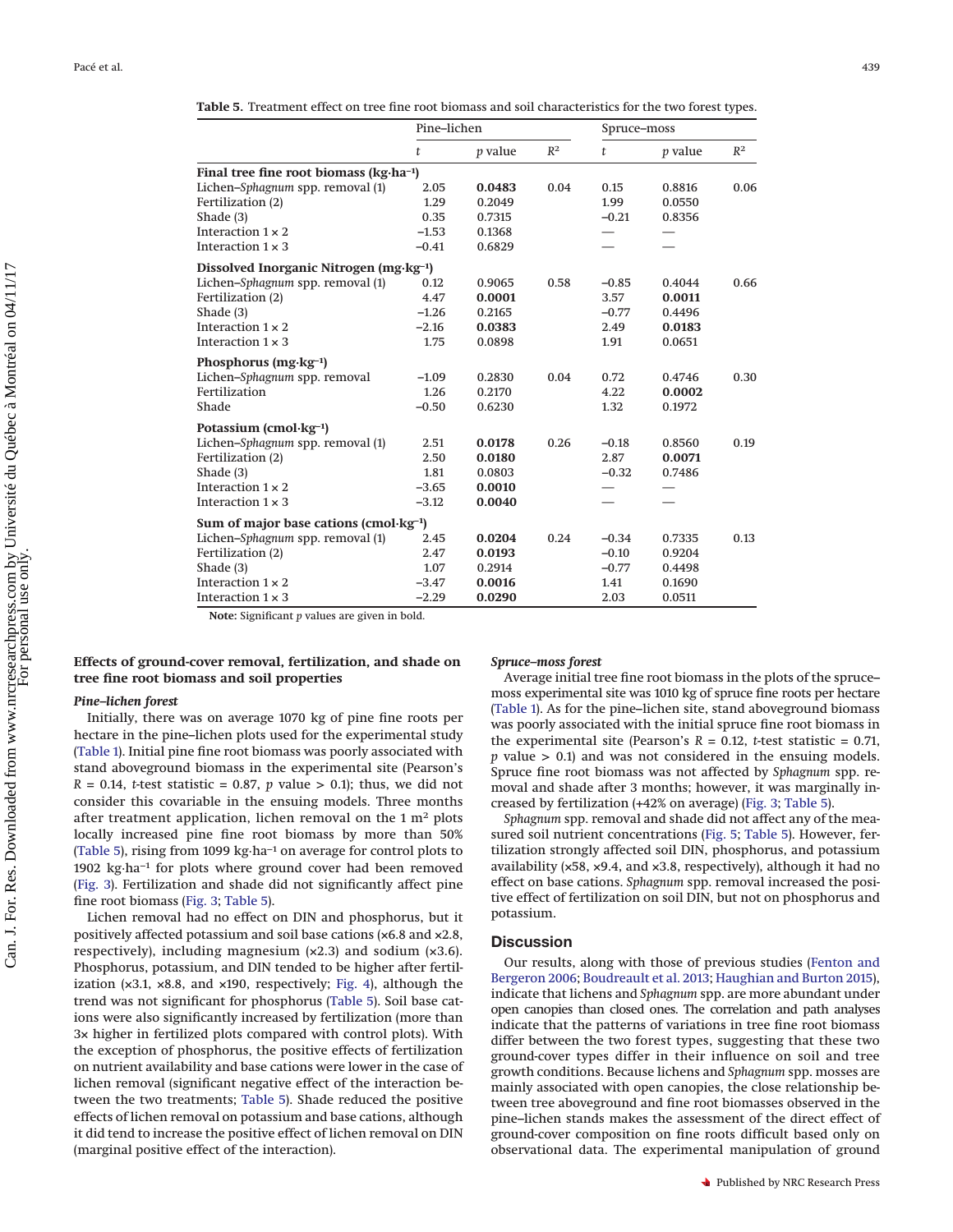<span id="page-7-0"></span>**Fig. 3.** Treatment effect on tree fine root biomass for the two forest types: (*a*) pine–lichen stands; (*b*) spruce–moss stands. CC, control × control; CF, control × fertilization; CS, control × shade; RC, removal × control; RF, removal × fertilization; RS, removal × shade. Significant differences between ground-cover treatments are represented by different letters. Vertical bars represent standard deviations.



<span id="page-7-1"></span>**Fig. 4.** Treatment effect on soil characteristics in the pine–lichen forest: (*a*) dissolved inorganic nitrogen (DIN); (*b*) phosphorus (P); (*c*) potassium (K); (*d*) base cations. CC, control × control; CF, control × fertilization; CS, control × shade; RC, removal × control; RF, removal × fertilization; RS, removal × shade. Significant differences between ground-cover treatments are represented by different letters. Vertical bars represent standard deviations.

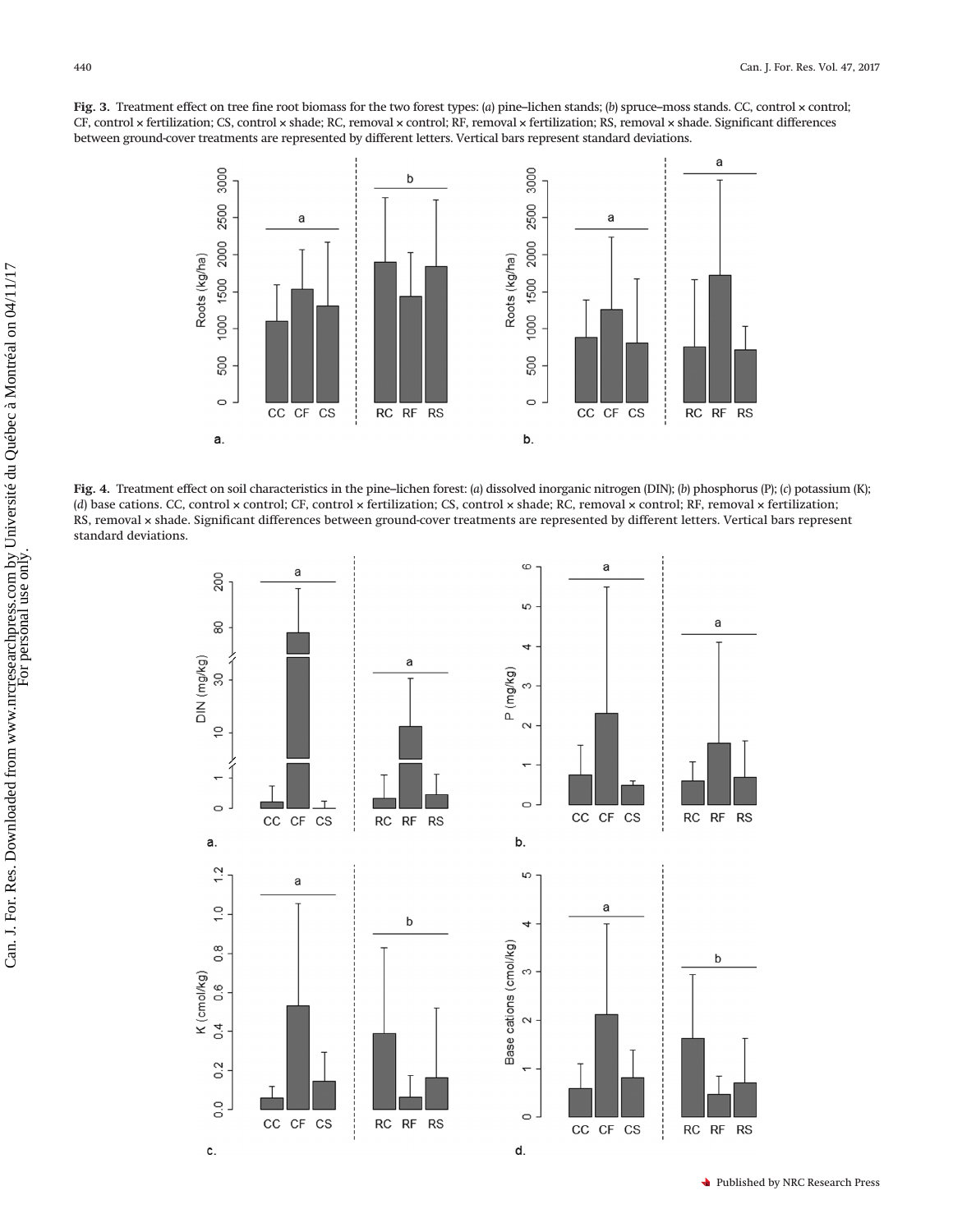<span id="page-8-0"></span>**Fig. 5.** Treatment effect on soil characteristics in the spruce–moss forest: (*a*) dissolved inorganic nitrogen (DIN); (*b*) phosphorus (P); (*c*) potassium (K); (*d*) base cations. CC, control × control; CF, control × fertilization; CS, control × shade; RC, removal × control; RF, removal × fertilization; RS, removal × shade. Significant differences between ground-cover treatments are represented by different letters. Vertical bars represent standard deviations.

90

d<br>4

 $\overline{3}$ 

 $\mathbb S$ 

å

 $\circ$ 

8

<del>្នុ</del>

8

g

5

 $\circ$ 

d.

 $CC$ CF CS

Base cations (cmol/kg)

b.

 $cc$  $\mathsf{C}\mathsf{F}$ CS

a

P (mg/kg)

a



cover in the second part of this study alleviates this problem by neutralizing the confounding effect of tree aboveground characteristics on tree fine root biomass through randomization of experimental plot location. Given the contrasting patterns observed in the two forest types, lichen and *Sphagnum* spp. effects on fine roots and soil properties are discussed separately.

## **Lichen effect on pine fine roots and soil properties**

Our estimation of pine fine root biomass was lower than the average values reported by [Finér et al. \(2007\)](#page-10-25) for Scots pine in the European boreal forest (2290 ± 1020 kg·ha−1) and by [Yuan and](#page-11-13) [Chen \(2010\)](#page-11-13) for pine in the North American and Eurasian boreal forests (2520 ± 130 kg·ha−1). By comparing plots with various degrees of canopy closure, we showed that pine fine root biomass per hectare was more closely linked to stand aboveground biomass than it was to lichen cover [\(Figs. 1](#page-4-0) and [2;](#page-5-0) [Tables 3](#page-4-1) and [4\)](#page-5-1). The positive relationship between fine root biomass and stand aboveground biomass in pine–lichen stands of the sampled area suggests that more abundant and (or) bigger pines produce more fine roots in the surface soil. This result seems logical as higher aboveground productivity means greater resource needs and, consequently, a larger fine root network to maximize tree resource acquisition. The absence of correlation between initial tree fine

root biomass and stand aboveground biomass in the experimental even-aged stand probably results from the higher homogeneity of age and aboveground biomass of the 2 ha experimental site compared with the much larger sampled area.

RC RF **RS** 

a

 $\top$ 

 $RS$ 

RC RF

a

Although the path analysis suggests that there was no direct relationship between lichen cover and pine fine root biomass in the sampled area, this link may have been concealed by the close relationship between tree fine root biomass and stand aboveground characteristics. If we refer to the experimental part of this study, we showed that lichen removal locally increases pine fine root biomass as observed by [Fauria et al. \(2008\),](#page-10-14) who asserted that lichen grazing positively affects Scots pine growth. This result suggests a negative effect of lichens on tree fine root development as it indicates that pine fine root production may have been stimulated in the short term by a reduced influence of lichens. We also observed that jack pine roots tend to be thinner under lichens, thus indicating that either pines adapt to the local environment by modifying their fine root structure [\(Zadworny et al. 2016\)](#page-11-14) or that lichens reduce the quantity of enlarged pine root tips through their negative effects on mycorrhization [\(Sedia and Ehrenfeld 2003\)](#page-11-2).

It has been proposed that lichens modify soil hydric conditions [\(Bonan and Shugart 1989\)](#page-10-26), as their hydrophobic properties [\(Shirtcliffe](#page-11-15)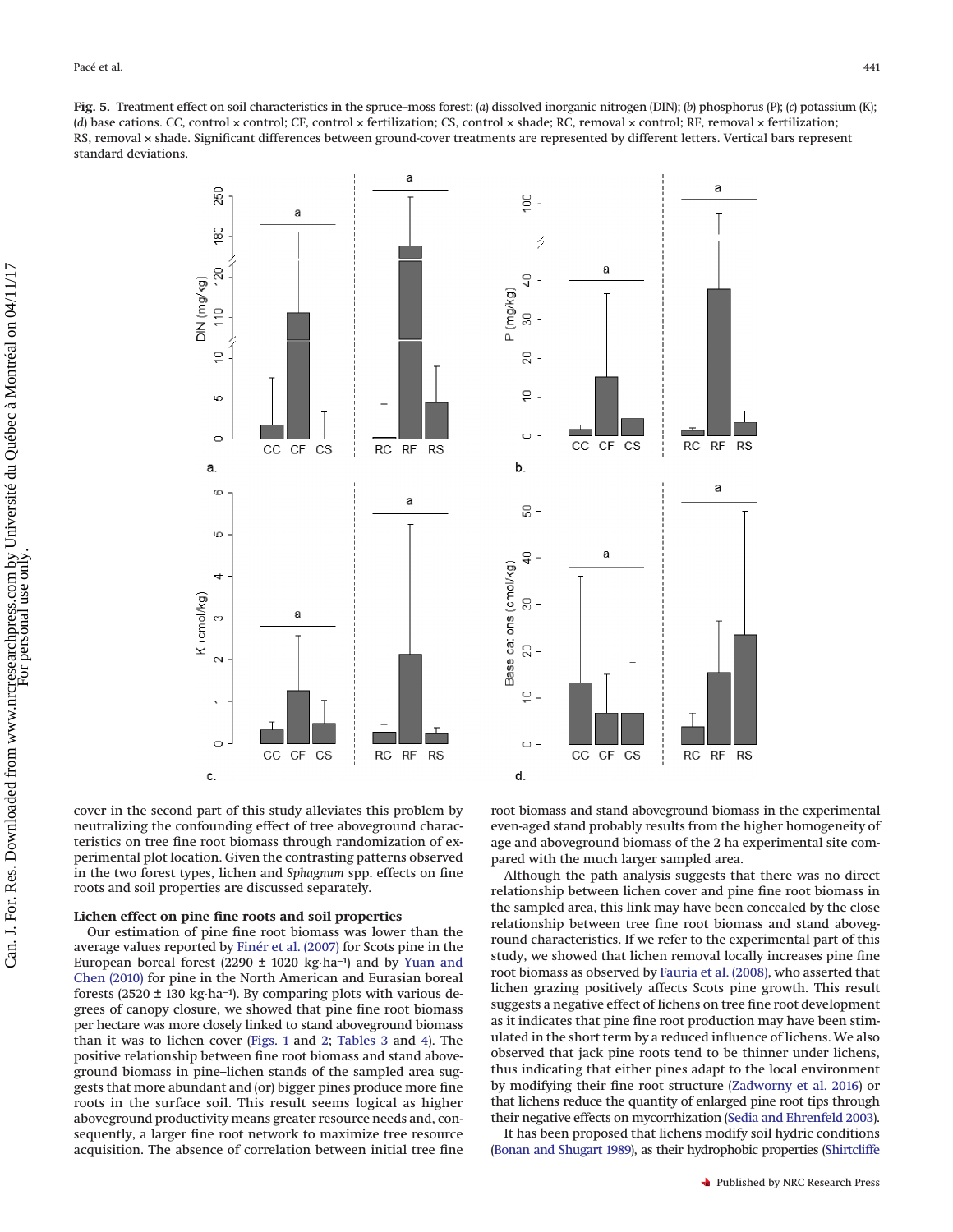[et al. 2006\)](#page-11-15) might contribute to favour dry soils, surface runoff, and heterogeneous horizontal infiltration. Fine root growth can be largely affected by soil moisture [\(Yuan and Chen 2010\)](#page-11-13) and dry conditions may favour denser tree root networks that optimize prospection and water absorption. Water deficit may also affect soil nutrient transport and diffusion from the soil to root absorbing surfaces and, in this way, affect tree access to nutritional resources [\(Barber et al. 1963\)](#page-10-27). Because it was limited to 1 m2 in our experiment, ground-layer removal might have favoured water infiltration and locally stimulated root densification. Therefore, the higher nutrient absorption by the resins when lichens were removed may have been favoured by a greater water flow, while shade cover may have partially mimicked the effects of a lichen mat that limits rain water supply at the surface and thus reduces nutrient transport to the resins.

Lichens have been shown to be associated with lower soil nitrogen availability than feather mosses [\(Ohtonen and Väre 1998\)](#page-11-1). [Haughian and Burton \(2015\)](#page-10-24) also found a strong negative correlation between lichen cover and phosphorus availability in the forest soil. Lichen removal did not affect DIN and phosphorus concentration in our experimental plots. One possible explanation is that lichen effects on soil nitrogen and phosphorus content are long-lasting and persisted for 3 months after ground-layer removal. However, we can point out that lichen removal significantly increased soil potassium and base cations (including calcium, sodium, and magnesium), which confirms that lichens also had short-term effects on soil chemical properties. Nutrient availability may be influenced by lichens not only by their low rate of litter accumulation [\(Sedia and Ehrenfeld 2005\)](#page-11-16), but also through their impact on soil temperature and decomposer activity, as they are highly reflective and have low thermal conductivity [\(Bonan and Shugart 1989\)](#page-10-26). Lichens might also produce antimicrobial and antifungal substances that have negative effects on the activity of soil microbial communities [\(Sedia and Ehrenfeld 2005\)](#page-11-16) and fungi, including mycorrhizae [\(Sedia and Ehrenfeld 2003;](#page-11-2) [Molnár and Farkas 2010\)](#page-11-4). Nitrogen mineralization, which should have been stimulated by the positive effect of lichen removal, probably was limited in our experiment by the low availability of decomposable litter in the bare soil plots.

The direction of the correlation between fine root biomass and nutrient availability has been shown to be species-specific [\(Finér](#page-10-25) [et al. 2007\)](#page-10-25), and relationships in both directions have been found [\(Persson and Ahlström 2002;](#page-11-8) [Kalliokoski et al. 2010\)](#page-10-11). In the present study, although pine fine root biomass response to fertilization was highly variable and not significant, lichen removal stimulated pine fine root biomass at the same time as it increased soil potassium and base cations. These observations suggest that pines locally produce more fine roots in nutrient-rich spots in a globally low-nutrient forest site. Hence, pines are able to adapt quickly to heterogeneous environments via local stimulation of fine root production in places that are more favourable.

## *Sphagnum* **spp. effect on spruce fine roots and soil properties**

Spruce fine root biomass was lower in our study sites than the average values reported by [Finér et al. \(2007\)](#page-10-25) for Norway spruce in the European boreal forest (3300 ± 1570 kg·ha−1) and very close to the average value reported by [Yuan and Chen \(2010\)](#page-11-13) for spruce in the North American and Eurasian boreal forests (2780 ± 130 kg·ha−1).

The key biological drivers of forest ecosystem processes can vary with time (forest succession) and space (disturbance history; [Nilsson and Wardle 2005\)](#page-11-3). The first structure that we proposed for the spruce–moss stands corresponds to a middle-aged forest in which canopy closure is the main biological ecosystem driver. In this theoretical model, stand aboveground biomass affects understorey vegetation through variation in canopy closure. The second considers *Sphagnum* spp. as the cause instead of the consequence of the variation in stand aboveground biomass. This pattern is more suited to paludified forests where *Sphagnum* spp. cover and ground-layer thickness constitute the most influent ecosystem drivers, more so than forest cover and stand aboveground biomass. Because this second structure best fitted our data, we can deduce that our sites were already quite advanced in the paludification process. The spruce–moss stands that we selected for the first part of this study were relatively young and originated from the same fire (1976). Hence, the paludification that we observe today on these sites has probably been favoured by a surface fire that burnt aboveground tree parts without completely removing the organic layer.

Spruce fine root growth was not stimulated by *Sphagnum* spp. removal, but it was stimulated by local fertilization. Hence, we can deduce that the absence of a *Sphagnum* spp. removal effect on spruce fine root biomass did not result from the lack of spruce reactivity to local environmental changes. Instead, it seems more likely that *Sphagnum* spp. removal did not sufficiently improve local root growth conditions to have visible consequences on spruce fine root biomass: either *Sphagnum* spp. effect on soil is long-lasting and continues long after removal, or *Sphagnum* spp. cover has limited effect on soil properties, at least in the case of a moderately thick moss layer. Another possibility is that the treated surfaces were too small to have a significant effect on root growing conditions, given that *Sphagnum* spp. cover disruption at the stand level has been shown to positively influence soil properties and tree growth [\(Lafleur et al. 2010\)](#page-10-28). *Sphagnum* spp. cover was not related to soil DIN, and its removal had no effect on soil nutrients. However, *Sphagnum* spp. removal seemed to increase the positive effect of fertilization on spruce fine root biomass and significantly increased the fertilization effect on the accumulation of DIN in the forest soil. This suggests that *Sphagnum* spp. may have immobilized part of the DIN released from fertilizers or that the presence of a ground cover limited nutrient liberation from fertilizer pellets.

#### **Management implications**

Open pine–lichen and spruce–*Sphagnum* spp. woodlands occur naturally in the boreal forest. Hence, the restoration of forest productivity should not to be systematic and should only be encouraged in managed forests, especially on sites that have been modified by human interventions such as partial or total harvest. Three months of ground-layer shading were not sufficient to significantly modify tree fine root biomass and soil properties in both lichen and *Sphagnum* spp. covers, which confirms that the shading effect of forest cover mainly consists in an indirect longterm influence on soil through change in ground-layer composition. The contrasting effects of lichen and *Sphagnum* spp. cover on soil properties and tree fine root development indicate that the restoration of forest productivity in pine–lichen and spruce–moss woodlands may require different silvicultural approaches.

Lichen cover affects both pine fine root growth and soil nutrients, suggesting that nutrient management may be critical to restore forest productivity in excessively drained sites. Even if lichen removal locally stimulated pine fine root production in our experiment, the effect of lichen disturbance on tree regeneration at a larger scale may differ according to site conditions. Indeed, while [Hébert et al. \(2006\)](#page-10-29) showed a positive effect of lichen disruption on jack pine growth on sites with good to moderate drainage, other studies suggested that lichen cover favours moisture retention in the surface soil in dry open woodlands and offers more appropriate conditions for jack pine germination and growth than bare soil or feather mosses [\(Bonan and Shugart 1989;](#page-10-26) [Steijlen](#page-11-17) [et al. 1995\)](#page-11-17). Hence, favouring rapid reforestation that promotes rapid colonization of the understory by feather mosses would be more adapted than ground-cover disruption in open dry forests to restore forest productivity in excessively drained sites.

Under poor drainage conditions, partial or total harvesting, similarly to low-intensity wildfires and contrary to severe fire disturbances, opens the forest canopy without seriously disturbing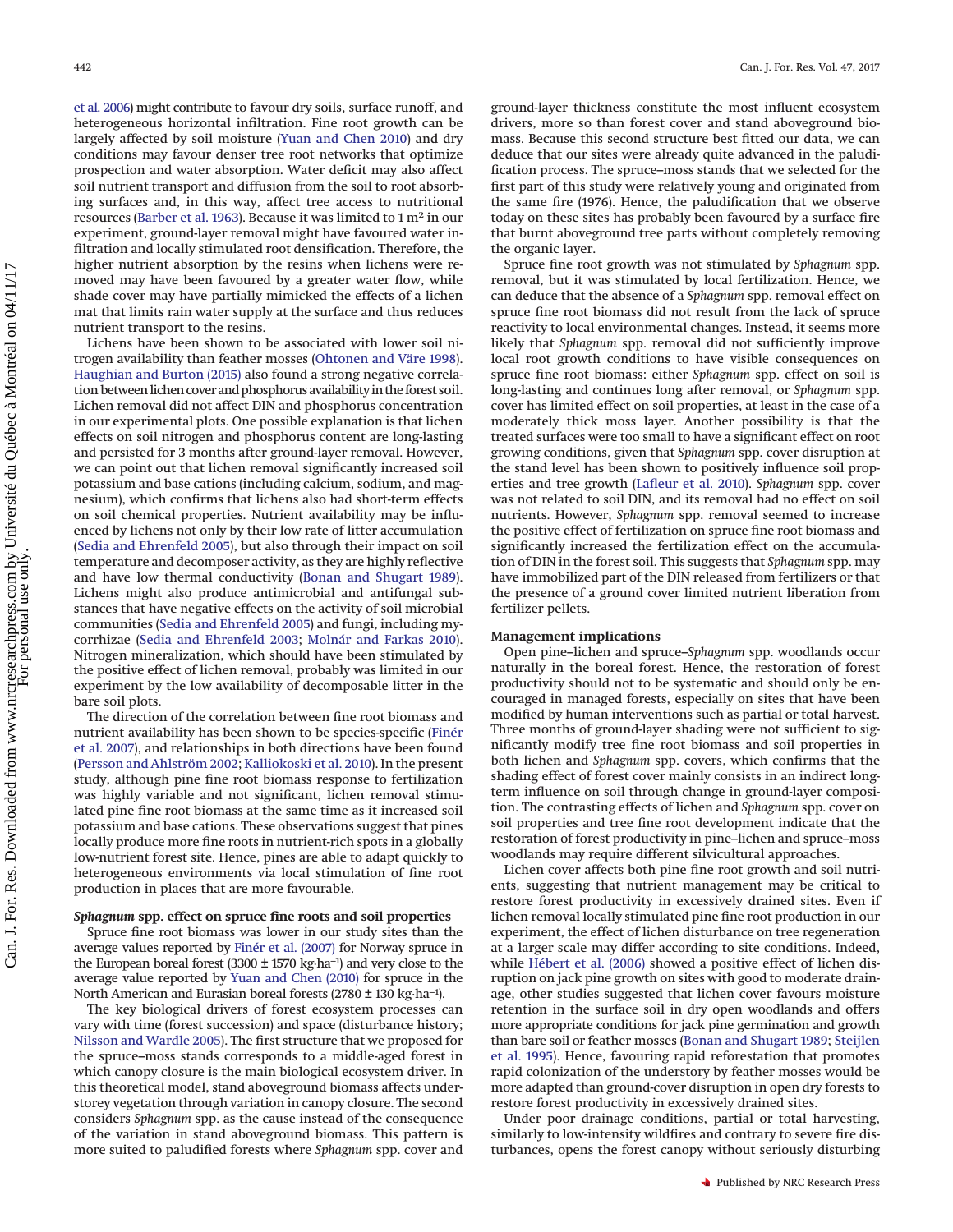the ground layer. In this way, harvesting may favour *Sphagnum* spp. at the expense of feather mosses. According to our results, *Sphagnum* spp. removal did not modify fine root development and soil properties. However, path analysis showed that *Sphagnum* spp. can be the main driver of stand aboveground biomass reduction in paludified forest, indicating that *Sphagnum* spp. cover becomes very influential late in the paludification process. Indeed, low temperature, low oxygenation, and excessive moisture, which are associated with *Sphagnum* spp. litter accumulation and may not induce particular root adaptations but rather a proportional reduction in both above- and below-ground biomass, may be the most important factors limiting forest productivity [\(Gower et al.](#page-10-13) [1996;](#page-10-13) [Fenton et al. 2006\)](#page-10-4). Hence, controlling *Sphagnum* spp. moss development may be the only key to a successful management of these ecosystems [\(Thiffault et al. 2013\)](#page-11-18).

## **Conclusion**

In this study, we showed that lichen and *Sphagnum* spp. covers, which are favoured by conditions of canopy openness, contribute to maintaining stand openness by affecting tree growth conditions in different ways. Lichens affect pine growth conditions by reducing fine root biomass and modifying soil nutrients and major base cations. *Sphagnum* spp. cover, which was found to be a key driver of spruce biomass reduction on paludified sites, affects black spruce growth through the long-term impact of the accumulation of a thick organic layer on soil physical conditions. The application of a shading cover, as a simulation of forest cover recovery, had no short-term influence on the effects of lichen and *Sphagnum* spp. on tree fine root growth. In both cases, it appears that managing forest regeneration to accelerate canopy closure and favour feather mosses instead of lichens or *Sphagnum* spp. mosses may be crucial to restoring forest productivity in sites characterized by extreme conditions of drainage.

## **Acknowledgements**

This work was financially supported by the Natural Sciences and Engineering Research Council of Canada, by the Fonds de recherche — Nature et technologie du Québec, and by the Chair in Sustainable Forest Management (NSERC–UQAT–UQAM). We are also grateful to Hugues Massicotte and Sylvie Gauthier for their advice and support, Benjamin Gadet, Florence Auger, Samuel Laflèche, Pauline Suffice, Lili Perreault and Raynald Julien for their help and advice in the field, Marion Barbé for her support in bryophyte identification, Serge Rousseau for soil analysis, Julien Beguin for his support in statistical analyses, Marie-Hélène Longpré and Danielle Charron for their administrative support, and Isabelle Lamarre for her linguistic corrections.

## <span id="page-10-3"></span>**References**

- Augusto, L., De Schrijver, A., Vesterdal, L., Smolander, A., Prescott, C., and Ranger, J. 2015. Influences of evergreen gymnosperm and deciduous angiosperm tree species on the functioning of temperate and boreal forests. Biol. Rev. **90**: 444–466. doi[:10.1111/brv.12119.](http://dx.doi.org/10.1111/brv.12119) PMID[:24916992.](http://www.ncbi.nlm.nih.gov/pubmed/24916992)
- <span id="page-10-27"></span>Barber, S.A., Walker, J., and Vasey, E.H. 1963. Mechanisms for movement of plant nutrients from soil and fertilizer to plant root. J. Agric. Food Chem. **11**: 204–207. doi[:10.1021/jf60127a017.](http://dx.doi.org/10.1021/jf60127a017)
- <span id="page-10-21"></span>Bentler, P.M., and Yuan, K.H. 1999. Structural equation modeling with small samples: test statistics. Multivar. Behav. Res. **34**: 181–197. doi[:10.1207/](http://dx.doi.org/10.1207/S15327906Mb340203) [S15327906Mb340203.](http://dx.doi.org/10.1207/S15327906Mb340203)
- <span id="page-10-15"></span>Bergeron, Y., Gauthier, S., Flannigan, M., and Kafka, V. 2004. Fire regimes at the transition between mixedwood and coniferous boreal forest in northwestern Québec. Ecology, **85**(7): 1916–1932. doi[:10.1890/02-0716.](http://dx.doi.org/10.1890/02-0716)
- <span id="page-10-8"></span>Bisbee, K.E., Gower, S.T., Norman, J.M., and Nordheim, E.V. 2001. Environmental controls on ground cover species composition and productivity in a boreal black spruce forest. Oecologia, **129**: 261–270. doi[:10.1007/s004420100719.](http://dx.doi.org/10.1007/s004420100719)
- <span id="page-10-17"></span>Blouin, J., and Berger, J.P. 2005. Guide de reconnaissance des types écologiques de la région écologique 6a – Plaine du lac Matagami et 6b – Plaine de la baie de Rupert. Ministère des Ressources Naturelles et de la Faune du Québec, Direction des inventaires forestiers, Division de la classification écologique et productivité des stations. Québec, Qué.

<span id="page-10-26"></span>Bonan, G.B., and Shugart, H.H. 1989. Environmental factors and ecological pro-

cesses in boreal forests. Annu. Rev. Ecol. Syst. **20**: 1–28. doi[:10.1146/annurev.](http://dx.doi.org/10.1146/annurev.es.20.110189.000245) [es.20.110189.000245.](http://dx.doi.org/10.1146/annurev.es.20.110189.000245)

- <span id="page-10-23"></span>Boudreault, C., Zouaoui, S., Drapeau, P., Bergeron, Y., and Stevenson, S. 2013. Canopy openings created by partial cutting increase growth rates and maintain the cover of three *Cladonia* species in the Canadian boreal forest. For. Ecol. Manage. **304**: 473–481. doi[:10.1016/j.foreco.2013.05.043.](http://dx.doi.org/10.1016/j.foreco.2013.05.043)
- <span id="page-10-10"></span>Brassard, B.W., Chen, H.Y.H., and Bergeron, Y. 2009. Influence of environmental variability on root dynamics in northern forests. Crit. Rev. Plant Sci. **28**(3): 179–197. doi[:10.1080/07352680902776572.](http://dx.doi.org/10.1080/07352680902776572)
- <span id="page-10-19"></span>Brassard, B.W., Chen, H.Y.H., Bergeron, Y., and Paré, D. 2011. Differences in fine root productivity between mixed- and single-species stands. Funct. Ecol. **25**(1): 238–246. doi[:10.1111/j.1365-2435.2010.01769.x.](http://dx.doi.org/10.1111/j.1365-2435.2010.01769.x)
- <span id="page-10-5"></span>Chiapusio, G., Jassey, V.E.J., Hussain, M.I., and Binet, P. 2013. Evidences of bryophyte allelochemical interactions: the case of *Sphagnum*. *In* Allelopathy. *Edited by* Z.A. Cheema, M. Farooq, and A. Wahid. Springer-Verlag, Berlin. pp. 39–54. doi[:10.1007/978-3-642-30595-5\\_3.](http://dx.doi.org/10.1007/978-3-642-30595-5_3)
- <span id="page-10-0"></span>Cornelissen, J.H.C., Lang, S.I., Soudzilovskaia, N.A., and During, H.J. 2007. Comparative cryptogam ecology: a review of bryophyte and lichen traits that drive biogeochemistry. Ann. Bot. **99**(5): 987–1001. doi[:10.1093/aob/mcm030.](http://dx.doi.org/10.1093/aob/mcm030) PMID[:17353205.](http://www.ncbi.nlm.nih.gov/pubmed/17353205)
- <span id="page-10-2"></span>DeLuca, T.H., Zackrisson, O., Nilsson, M.C., and Sellstedt, A. 2002. Quantifying nitrogen-fixation in feather moss carpets of boreal forests. Nature, **419**(6910): 917–920. doi[:10.1038/nature01051.](http://dx.doi.org/10.1038/nature01051) PMID[:12410308.](http://www.ncbi.nlm.nih.gov/pubmed/12410308)
- <span id="page-10-16"></span>Environment Canada. 2016. Canada Climate Normals 1981–2010. Available at [http://climate.weather.gc.ca/climate\\_normals/results\\_1981\\_2010\\_e.html](http://climate.weather.gc.ca/climate_normals/results_1981_2010_e.html) [accessed 7 February 2017].
- <span id="page-10-14"></span>Fauria, M.M., Helle, T., Niva, A., Posio, H., and Timonen, M. 2008. Removal of the lichen mat by reindeer enhances tree growth in a northern Scots pine forest. Can. J. For. Res. **38**(12): 2981–2993. doi[:10.1139/X08-135.](http://dx.doi.org/10.1139/X08-135)
- <span id="page-10-22"></span>Fenton, N.J., and Bergeron, Y. 2006. Facilitative succession in a boreal bryophyte community driven by changes in available moisture and light. J. Veg. Sci. **17**(1): 65–76. doi[:10.1111/j.1654-1103.2006.tb02424.x.](http://dx.doi.org/10.1111/j.1654-1103.2006.tb02424.x)
- <span id="page-10-4"></span>Fenton, N.J., Légaré, S., Bergeron, Y., and Paré, D. 2006. Soil oxygen within boreal forests across an age gradient. Can. J. Soil Sci. **86**: 1–9. doi[:10.4141/S05-004.](http://dx.doi.org/10.4141/S05-004)
- <span id="page-10-25"></span>Finér, L., Helmisaari, H.S., Lohmus, K., Majdi, H., Brunner, I., Børja, I., Eldhuset, T., Godbold, D., Grebenc, T., Konôpka, B., Kraigher, H., Möttönen, M.-R., Ohashi, M., Oleksyn, J., Ostonen, I., Uri, V., and Vanguelova, E. 2007. Variation in fine root biomass of three European tree species: beech (*Fagus sylvatica* L.), Norway spruce (*Picea abies* L. Karst.), and Scots pine (*Pinus sylvestris* L.). Plant Biosyst. **141**(3): 394–405. doi[:10.1080/](http://dx.doi.org/10.1080/11263500701625897) [11263500701625897.](http://dx.doi.org/10.1080/11263500701625897)
- <span id="page-10-13"></span>Gower, S.T., McMurtrie, R.E., and Murty, D. 1996. Aboveground net primary production decline with stand age: potential causes. Trends Ecol. Evol. **11**(9): 378–382. doi[:10.1016/0169-5347\(96\)10042-2.](http://dx.doi.org/10.1016/0169-5347(96)10042-2) PMID[:21237883.](http://www.ncbi.nlm.nih.gov/pubmed/21237883)
- <span id="page-10-24"></span>Haughian, S.R., and Burton, P.J. 2015. Microhabitat associations of lichens, feathermosses, and vascular plants in a caribou winter range, and their implications for understory development. Botany, **93**(4): 221–231. doi[:10.1139/](http://dx.doi.org/10.1139/cjb-2014-0238) [cjb-2014-0238.](http://dx.doi.org/10.1139/cjb-2014-0238)
- <span id="page-10-29"></span>Hébert, F., Boucher, J.-F., Bernier, P.Y., and Lord, D. 2006. Growth response and water relations of 3-year-old planted black spruce and jack pine seedlings in site prepared lichen woodlands. For. Ecol. Manage. **223**: 226–236. doi[:10.1016/](http://dx.doi.org/10.1016/j.foreco.2005.11.005) [j.foreco.2005.11.005.](http://dx.doi.org/10.1016/j.foreco.2005.11.005)
- <span id="page-10-12"></span>Hinsinger, P., Bengough, A.G., Vetterlein, D., and Young, I.M. 2009. Rhizosphere: biophysics, biogeochemistry and ecological relevance. Plant Soil, **321**(1–2): 117–152. doi[:10.1007/s11104-008-9885-9.](http://dx.doi.org/10.1007/s11104-008-9885-9)
- <span id="page-10-7"></span>Jasinski, J.P.P., and Payette, S. 2005. The creation of alternative stable states in the southern boreal forest, Québec, Canada. Ecol. Monogr. **75**(4): 561–583. doi[:10.1890/04-1621.](http://dx.doi.org/10.1890/04-1621)
- <span id="page-10-11"></span>Kalliokoski, T., Pennanen, T., Nygren, P., Sievänen, R., and Helmisaari, H. 2010. Belowground interspecific competition in mixed boreal forests: fine root and ectomycorrhiza characteristics along stand developmental stage and soil fertility gradients. Plant Soil, **330**: 73–89. doi[:10.1007/s11104-009-0177-9.](http://dx.doi.org/10.1007/s11104-009-0177-9)
- <span id="page-10-18"></span>Kytöviita, M.M., and Crittenden, P.D. 2007. Growth and nitrogen relations in the mat-forming lichens *Stereocaulon paschale* and *Cladonia stellaris*. Ann. Bot. **100**: 1537–1545. doi[:10.1093/aob/mcm249.](http://dx.doi.org/10.1093/aob/mcm249) PMID[:17951586.](http://www.ncbi.nlm.nih.gov/pubmed/17951586)
- <span id="page-10-6"></span>Kytöviita, M.M., and Stark, S. 2009. No allelopathic effect of the dominant forestfloor lichen *Cladonia stellaris* on pine seedlings. Funct. Ecol. **23**(2): 435–441. doi[:10.1111/j.1365-2435.2008.01508.x.](http://dx.doi.org/10.1111/j.1365-2435.2008.01508.x)
- <span id="page-10-28"></span>Lafleur, B., Paré, D., Fenton, N.J., and Bergeron, Y. 2010. Do harvest methods and soil type impact the regeneration and growth of black spruce stands in Northwestern Quebec? Can. J. For. Res. **40**: 1843–1851. doi[:10.1139/X10-128.](http://dx.doi.org/10.1139/X10-128)
- <span id="page-10-9"></span>Lafleur, B., Paré, D., Fenton, N.J., and Bergeron, Y. 2011. Growth and nutrition of black spruce seedlings in response to disruption of *Pleurozium* and *Sphagnum* moss carpets in boreal forested peatlands. Plant Soil, **345**: 141–153. doi[:10.](http://dx.doi.org/10.1007/s11104-011-0767-1) [1007/s11104-011-0767-1.](http://dx.doi.org/10.1007/s11104-011-0767-1)
- <span id="page-10-1"></span>Lang, S.I., Cornelissen, J.H.C., Klahn, T., Van Logtestijn, R.S.P., Broekman, R., Schweikert, W., and Aerts, R. 2009. An experimental comparison of chemical traits and litter decomposition rates in a diverse range of subarctic bryophyte, lichen and vascular plant species. J. Ecol. **97**(5): 886–900. doi[:10.1111/j.](http://dx.doi.org/10.1111/j.1365-2745.2009.01538.x) [1365-2745.2009.01538.x.](http://dx.doi.org/10.1111/j.1365-2745.2009.01538.x)
- <span id="page-10-20"></span>McCavour, M.J., Paré, D., Messier, C., Thiffault, N., and Thiffault, E. 2014. The role of aggregated forest harvest residue in soil fertility, plant growth, and polli-